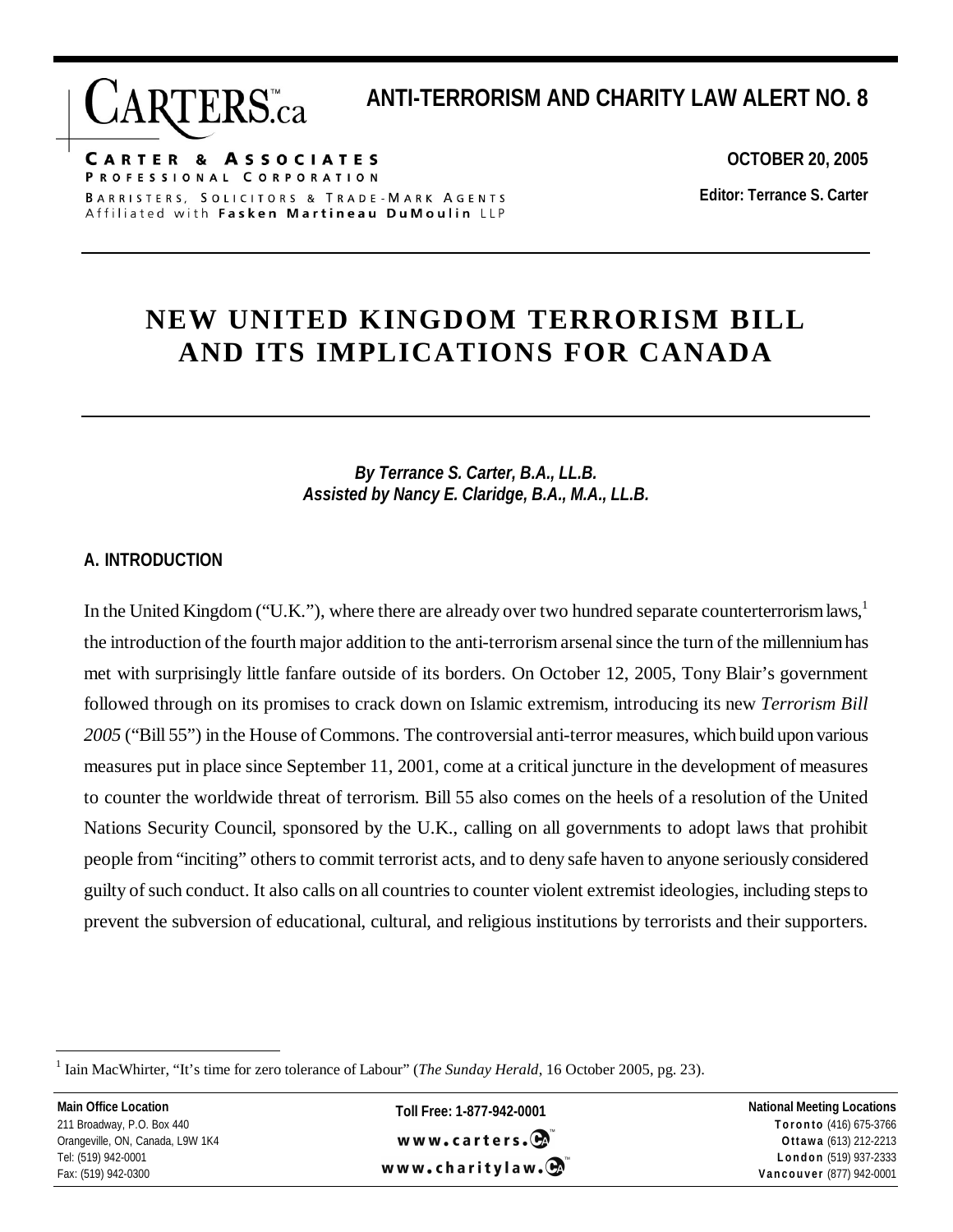

These developments in counterterrorism measures in the U.K. raise questions with respect to the future of similar measures in Canada and other democratic states. This *Anti-Terrorism Alert* examines Bill 55 and the events leading up to its introduction, and considers the implications for Canada.

#### **B. ANTI-TERROR MEASURES IN THE U.K.**

Bill 55, if enacted, will become the fourth major piece of counterterrorism legislation introduced in the U.K. since 2000.<sup>2</sup> The *Terrorism Act 2000* ("TACT") is the primary piece of counterterrorism legislation and contains what the Home Office describes as the most vital counterterrorism measures. This includes:

- **Making terrorist groups illegal ("proscription")**: TACT made it illegal for certain terrorist groups to operate in the U.K. and extended proscription to include international terrorist groups, like Al Qaida;
- **Enhanced police powers**: Under TACT, police were given greater powers to help prevent and investigate terrorism, including wider stop and search powers and the power to detain suspects after arrest for up to seven days; and
- **New criminal offences**: TACT introduced a number of new offences allowing police to arrest individuals suspected of inciting terrorist acts, seeking or providing training for terrorist purposes at home or overseas, and providing instruction or training in the use of firearms, explosives or chemical, biological or nuclear weapons.

Home Office statistics indicate that in the period from September 11, 2001 to September 30, 2005, 895 people were arrested under TACT.<sup>3</sup> Of these 895 people, 496 were eventually released without charge, while only 23 were convicted of offences under TACT.

In 2001, the *Anti-terrorism, Crime and Security Act 2001* ("ACSA") was introduced in order to provide stronger powers to allow the police to investigate and prevent terrorist activity and other serious crime. The measures were intended to cut off terrorist funding; ensure the government departments and agencies could collect and share information required for countering the terrorist threat; streamline relevant immigration procedures; ensure the security of the nuclear and aviation industries; improve the security of dangerous substances that may be targeted/used by terrorists; and extend police powers.

 $2^2$  For further discussion on U.K. anti-terrorism legislation, please see Sean S. Carter and Johanna Blom, "The Perception and Interpretation Burden: The Charity Commission of England and Wales Policy on Charities and Their Alleged Links to Terrorism" in *Antiterrorism and Charity Law Alert No. 2* (30 April 2003), available at www.antiterrorismlaw.ca. 3

<sup>&</sup>lt;sup>3</sup> See http://www.homeoffice.gov.uk/security/terrorism-and-the-law/terrorism-act/.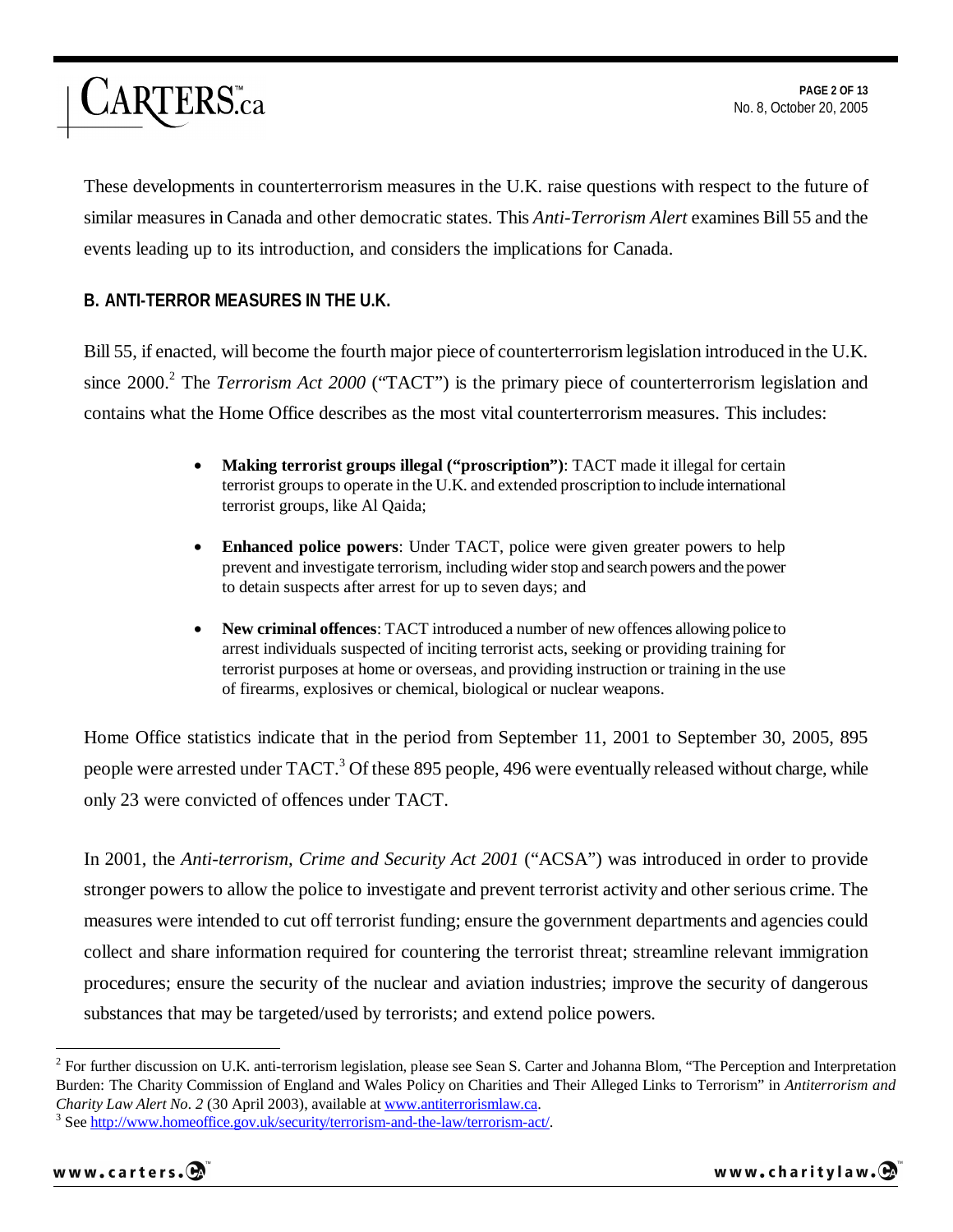

Following a House of Lords decision, as discussed below, the government introduced the *Prevention of Terrorism Act 2005* ("PTA 2005"), which repealed the impugned powers under the ACSA and replaced them with a system of control orders.

#### **C. CHAHAL DECISION**

As is evident from above, the U.K.'s path to the vast collection of counterterrorism laws has been long and winding. A significant bump on the road was the 1996 decision of the European Court of Human Rights in Chahal v. U.K.<sup>4</sup> Chahal, a Sikh separatist and an Indian citizen who had been granted indefinite leave to remain in the U.K., was targeted for deportation by the Home Secretary of the day because his continued presence was considered non-conducive to the public good for reasons of a political nature, primarily the international fight against terrorism. He resisted deportation on the ground that, if returned to India, he faced a real risk of death, or of torture in custody contrary to article 3 of the *European Convention for the Protection of Human Rights and Fundamental Freedoms* ("Convention"), which provides that "No one shall be subjected to torture or to inhuman or degrading treatment or punishment." In proceedings before the European Court, the U.K. contended that the effect of article 3 should be qualified in a case where a state sought to deport a non-national on grounds of national security. The Court rejected this argument, stating in unqualified terms:

> … the convention prohibits in absolute terms torture or inhuman or degrading treatment or punishment, irrespective of the victim's conduct. Unlike most of the substantive clauses of the convention … [article] 3 makes no provision for exceptions and no derogation from it is permissible under art 15 even in the event of a public emergency threatening the life of the nation.<sup>5</sup>

This prohibition was extrapolated to cases of expulsion. The Court placed the onus upon the contracting state to safeguard individuals against such treatment, saying that "the activities of the individual in question, however undesirable or dangerous, cannot be a material consideration."<sup>6</sup>

In considering Chahal's detention, the Court concluded that any deprivation of liberty under article  $5(1)(f)$ will only be justified for as long as deportation proceedings are in progress. In cases where deportation is

 $\overline{a}$ 

www.carters.@

<sup>4</sup> (1996) 1 BHRC 405 [*Chahal* decision]. 5 *Ibid*. at 422. 6 *Ibid*.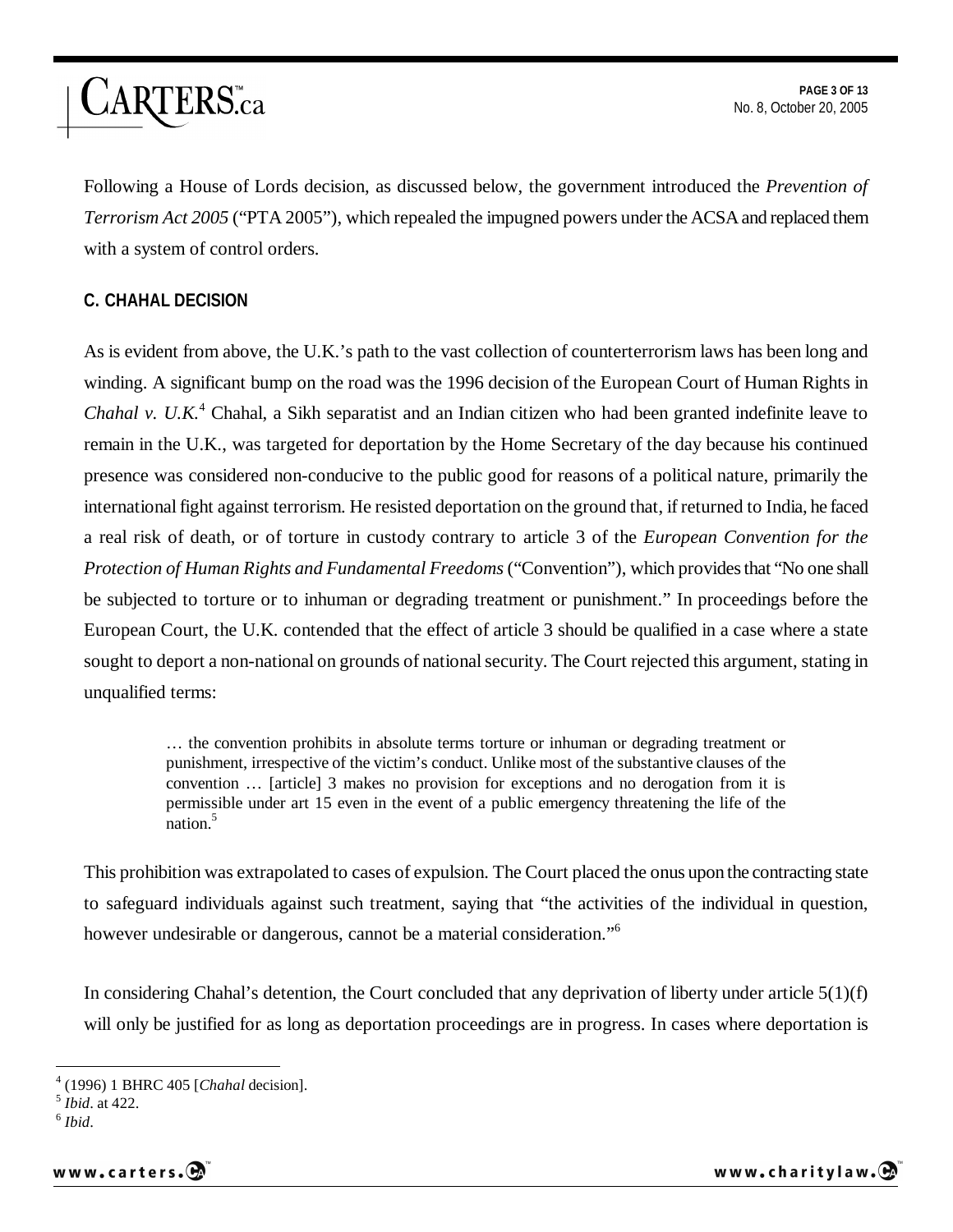precluded, article 5(1)(f) would not sanction detention even if the individual were judged to be a threat to national security.

The U.K. government is hoping to persuade the European Court of Human Rights to overturn this ruling as it intervenes in a case brought against the Netherlands by an Algerian accused of involvement in Islamic terrorism. The man, who is seeking asylum, claims he would face political persecution if he were sent back to Algeria. In seeking the reversal of the *Chahal* decision, Home Secretary Charles Clarke said, "the right to be protected from the death and destruction caused by indiscriminate terrorism is at least as important as the right of the terrorist to be protected from torture and ill-treatment."<sup>7</sup>

The *Chahal* decision played a pivotal role in the measures that led up to the litigation at issue in the House of Lords decision in late 2004.

#### **D. HOUSE OF LORDS ("BELMARSH") DECISION**

ARTERS.ca

In late December 2004, the House of Lords, the U.K.'s highest judicial authority and final court on points of law for the whole of the United Kingdom in civil cases and for England, Wales and Northern Ireland in criminal cases,<sup>8</sup> came out with its decision in *A. v. Secretary of State for the Home Department*.<sup>9</sup> In an eight to one majority (Lord Hoffmann dissenting), the law lords ruled that the indefinite detention of foreign suspects without charge or trial in Belmarsh prison breached their human rights.

The case involved the U.K.'s *Human Rights Act 1998 (Designated Derogation) Order 2001* ("Order"), which was implemented following the attacks in the United States on September 11, 2001. The Order derogated from the right to liberty as is provided by article  $5(1)(f)$  of the Convention, and ratified in the *Human Rights Act 1998.* Article 5(1)(f) of the Convention guarantees that "everyone has the right to liberty and security of the person. No one shall be deprived of his liberty save in the following cases and in accordance with a procedure prescribed by law … (f) the lawful arrest or detention of … a person against

<sup>9</sup> [2004] UKHL 56, [2005] 2 AC 68, [2005] 3 All ER 169 [Belmarsh decision].

<sup>&</sup>lt;sup>7</sup> Joshua Rozenberg, "Terror suspects may face expulsion" (Telegraph.co.uk, 3 October 2005).

<sup>&</sup>lt;sup>8</sup> Although the law lords are part of a legislative body of the U.K. Parliament, an unusual situation in a democracy, this is an historical role for the House of Lords, dating back 600 years. Today, only "highly qualified judges" who are appointed to be professional law lords take part in the judicial function of the House. In October 2008, the judicial function of the House of Lords will be transferred to a new U.K. Supreme Court, which will be constitutionally and physically separate from Parliament.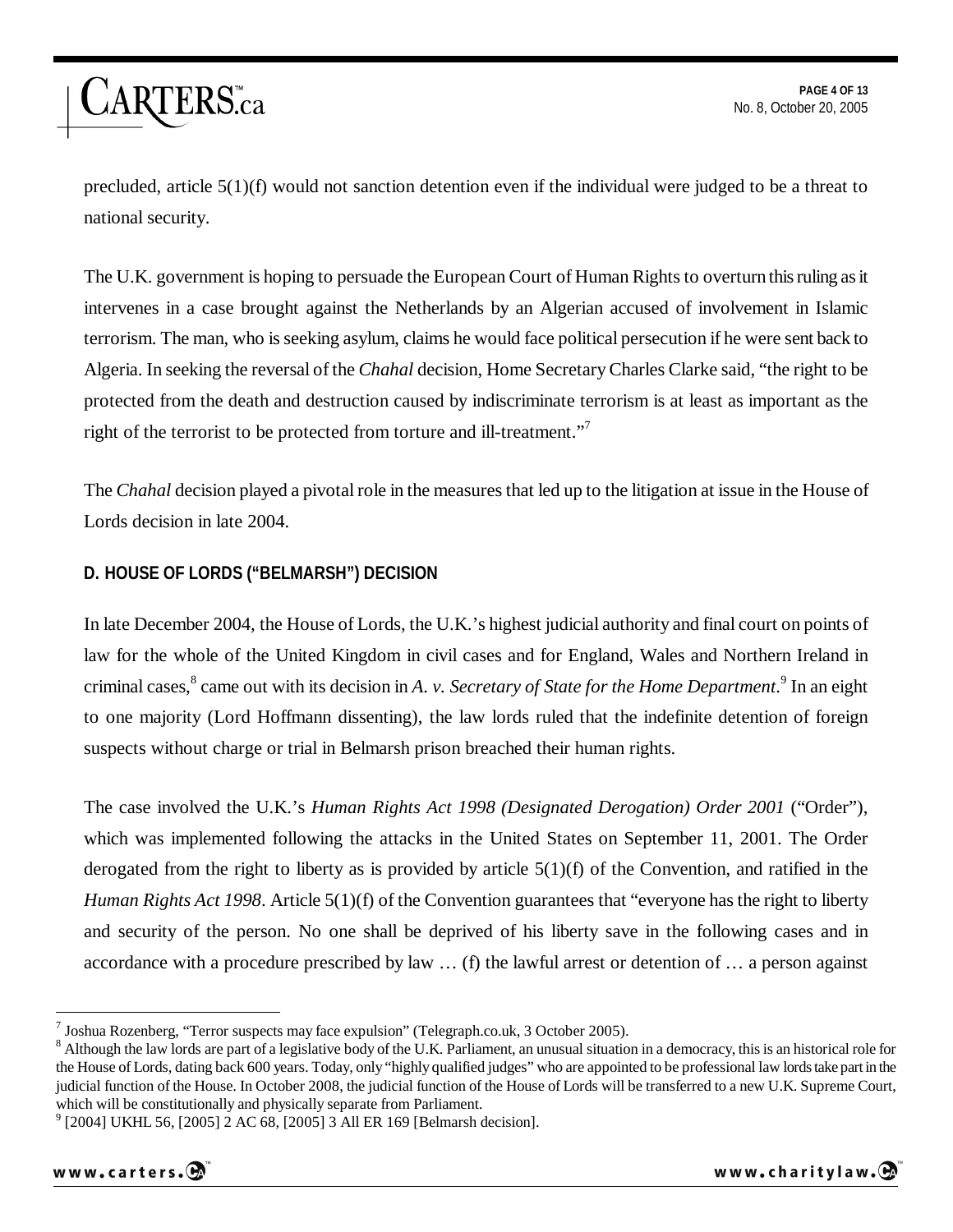## *ARTERS.ca*

**PAGE 5 OF 13**  No. 8, October 20, 2005

whom action is being taken with a view to deportation." Derogation from the Convention is permitted by article 15 where there is a "public emergency threatening the life of the nation."

Accordingly, the *Human Rights Act 1998 (Designated Derogation) Order 2001* was made, and the ACSA was enacted, which provided that a suspected international terrorist could be detained under specified provisions of the *Immigration Act 1971*, despite the fact that his removal or departure from the U.K. was prevented, whether temporarily or indefinitely, by a point of law which wholly or partly related to an international agreement, or a practical consideration. In simple terms, ACSA enabled the U.K. government to detain any foreign national suspected of links to terrorism who did not opt to be deported. But those detained could not be deported if it would mean persecution in their homeland.

The appellants were all non-U.K. nationals who faced the prospect of torture or inhuman treatment if returned to their own countries, could not be deported to any third countries, and were not charged with any crime. Thus, without the derogation order, they could not be detained. All were certified by the Secretary of State as "suspected international terrorists" and detained under ACSA.

The men initially took their cases to the Special Immigration Appeals Commission ("SIAC"), which ruled in 2002 that the anti-terror act unjustifiably discriminated against foreign nationals since British nationals, who were equally dangerous, could not be held in the same way. However, this ruling was later overturned by the Court of Appeal, which said that there was a state of emergency threatening the life of the nation.

Although the House of Lords held that "great weight should be given to the judgment of the Home Secretary, his colleagues and Parliament on this question [of whether there is a public emergency threatening the life of the nation], because they were called on to exercise a pre-eminently political judgment,"10 it did not mean that the courts could never intervene. As Baroness Hale of Richmond stated, "[u]nwarranted declarations of emergency are a familiar tool of tyranny."<sup>11</sup> Although acknowledging that the events of September 11, 2001, justified the conclusion that there was a public emergency threatening the life of the nation, the court

<sup>10</sup> *Ibid*. at para. 29. 11 *Ibid*. at para. 226.



 $10$  *Ibid.* at para. 29.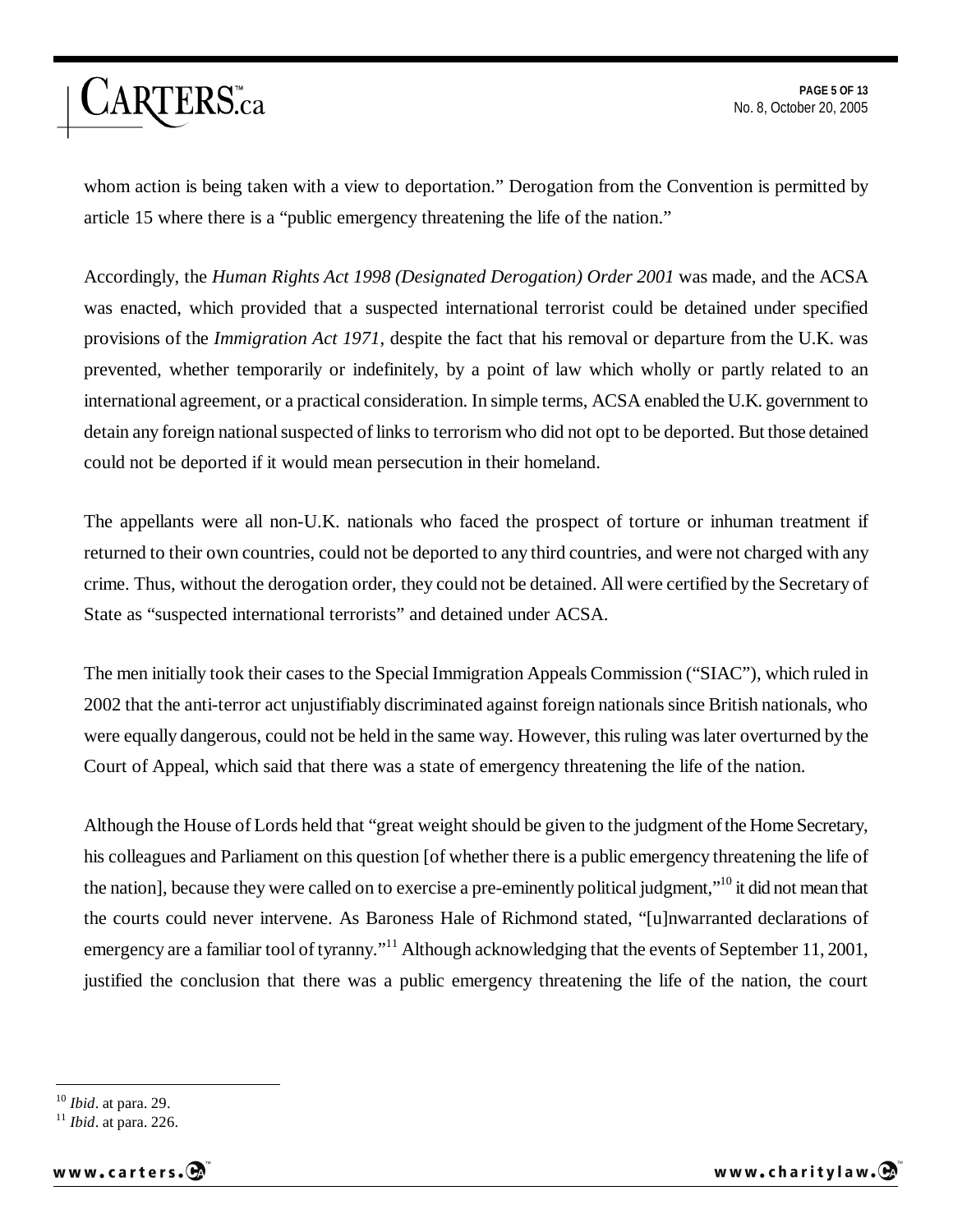# ARTERS.ca

concluded that "what is then done to meet the emergency must be no more than is strictly required by the exigencies of the situation."12 Baroness Hale of Richmond wrote:

> The conclusion has to be that it is not necessary to lock up the nationals. Other ways must have been found to contain the threat which they present. And if it is not necessary to lock up the nationals it cannot be necessary to lock up the foreigners. It is not strictly required by the exigencies of the situation.<sup>13</sup>

The law lords ultimately held that the measures were incompatible with other obligations under international law, from which there had been no derogation. Accordingly, the derogation order was quashed and a declaration was made that section 23 of ACSA was incompatible with articles 5 and 14 of the Convention.

In his judgment, Lord Nicholls of Birkenhead stated:

… indefinite imprisonment without charge or trial is anathema in any country which observes the rule of law. It deprives the detained person of the protection a criminal trial is intended to afford. Wholly exceptional circumstances must exist before this extreme step can be justified.<sup>14</sup>

In more damning terms, Lord Hoffman wrote, "[t]he real threat to the life of the nation … comes not from terrorism but from laws such as these."<sup>15</sup>

Of note, however, was the fact that despite the decision, the House of Lords did not have the power to order that the detainees be released.16 As such, Home Secretary Charles Clarke said the men would remain in prison, and the measures would remain in force until the law was reviewed, likely in the New Year.<sup>17</sup>

That review came in the form of PTA 2005, which repealed the impugned powers under ACSA and replaced them with a system of control orders. Control orders can be made against any suspected terrorist, whether a U.K. national or not, and whether the terrorist activity is international or domestic. They enable the authorities to impose conditions upon individuals ranging from prohibitions on access to specific items or



 $12$  *Ibid.* at para. 227.

<sup>&</sup>lt;sup>13</sup> *Ibid.* at para. 231.<br><sup>14</sup> *Ibid.* at para. 74.<br><sup>15</sup> *Ibid.* at para. 97.<br><sup>16</sup> *Ibid.* at para. 220.<br><sup>17</sup> The men were detained in Belmarsh until March of 2005 when they were released with restrictions placed on thei movements. However, they were abruptly detained again in August, with the government intending to expel them from the U.K.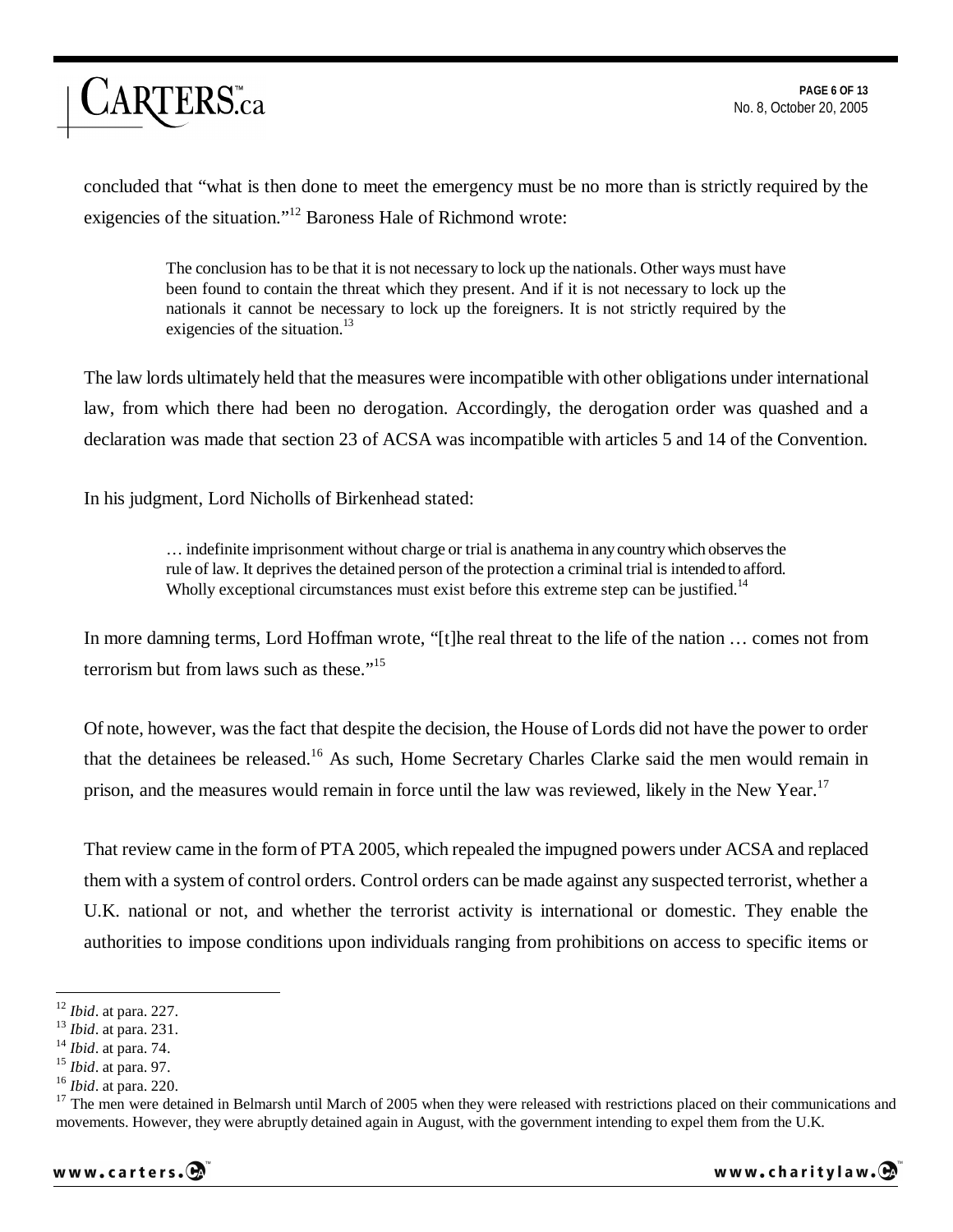services, and restrictions on association with named individuals, to the imposition of restrictions on movement or curfews. As one commentator described the provisions, they "[allow] the Home Secretary to impose 'gag and tag' restrictions on all suspected terrorists."18 Control orders must be renewed every twelve months, and a breach of any of the obligations without reasonable excuse is a criminal offence punishable with a prison sentence of up to five years and/or an unlimited fine.

### **E. FROM VICTORY TO THE SHADOWS: THE JULY TERRORIST ATTACKS AND THE NEW TERRORISM BILL**

Although the Belmarsh decision was heralded as a blow to the government's anti-terror measures and commentators suggested that the government would find it hard to avoid giving effect to the ruling,<sup>19</sup> the July 2005 terrorist attacks on London's transit system effectively renewed the social consensus, giving new life to the government's push to increase security measures: "July 7 was a news event to which Labour felt they had to respond aggressively."<sup>20</sup>

On October 12, 2005, Home Secretary Charles Clarke followed through on the promises outlined by Tony Blair in early August 2005, with the introduction of Bill 55, the *Terrorism Bill 2005*. The measures proposed in Bill 55 include, among other things:

- Creating an offence of encouragement of acts of terrorism; $^{21}$
- Creating offences relating to the sale and other dissemination of books or other publications, including internet material, that encourage people to engage in terrorism, or provide information that could be useful to terrorists; $^{22}$
- Creating an offence of the preparation of terrorist acts, which adds to the common law of conspiracy to carry out terrorist acts and attempting to carry out terrorist acts;  $^{23}$
- Implementing article 7 of the *Council of Europe Convention for the Prevention of Terrorism*, which requires parties to create an offence of training for terrorism;<sup>24</sup>

ARTERS.ca

<sup>18</sup> Joshua Rozenberg, "Dilemma puts law lords on the rack: Ruling sought on using terrorism evidence if torture suspected" (*The Daily Telegraph (London)*, 13 October 2005, pg. 17).

<sup>&</sup>lt;sup>19</sup> George Jones & Joshua Rozenberg, "Anti-terror laws rejected on Clarke's first day" (Telegraph.co.uk, 17 December 2004).<br><sup>20</sup> *Supra* note 1.<br><sup>21</sup> Bill 55, cl. 1.

<sup>22</sup> Bill 55, cl. 2.

 $^{23}$  Bill 55, c. 5.

 $^{24}$  Bill 55, c. 6.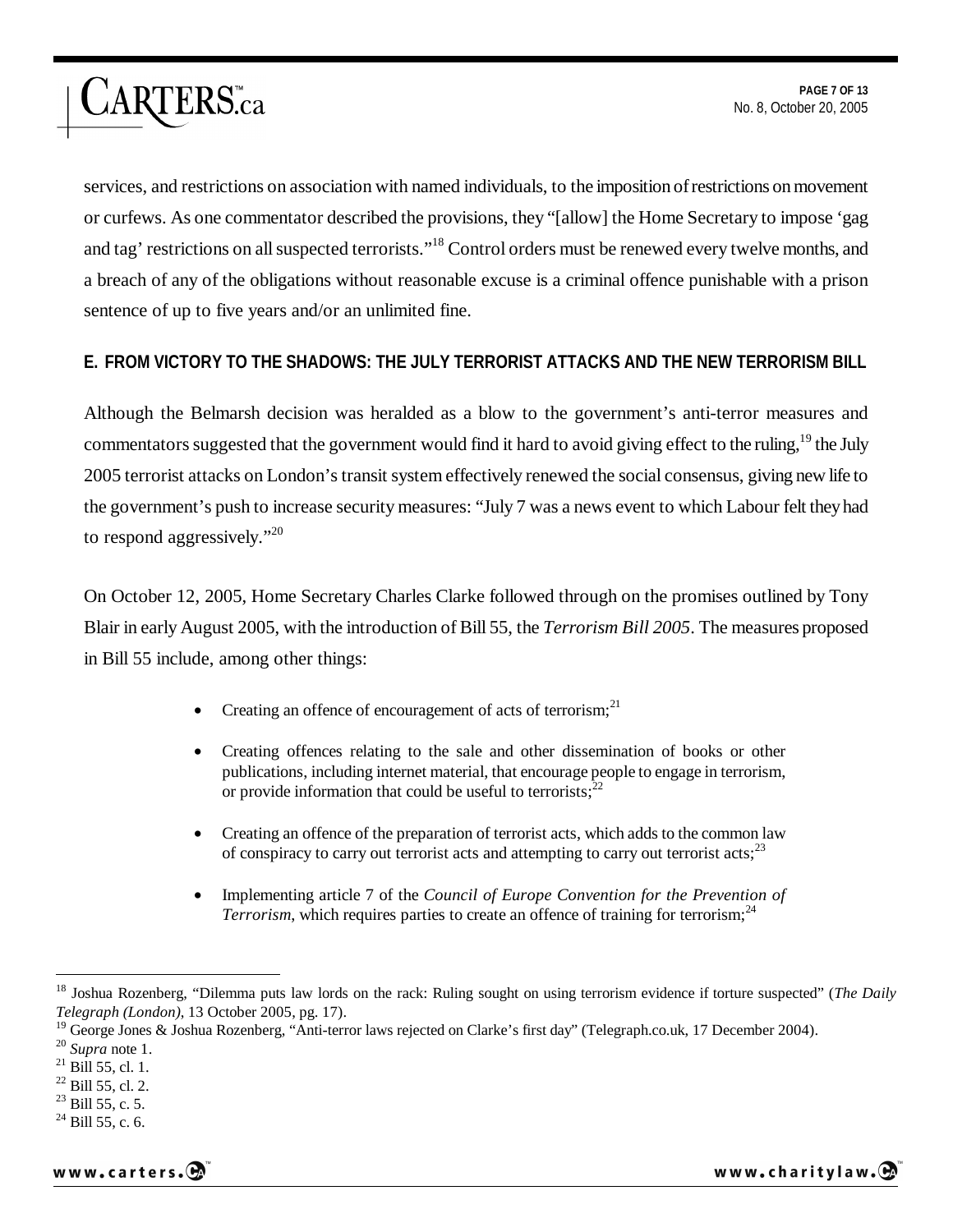- Creating an offence of attending a place used for terrorist training;<sup>25</sup>
- Creating extra-territorial jurisdiction for the U.K. courts for the new offences in Part 1 of the Bill and two offences in TACT, which means that an individual who commits one of the designated offences in a foreign country would be liable under U.K. law in the same way as if they had committed the offence in the U.K.;  $^{26}$
- Attaching liability for offences committed by corporate bodies to the company directors whether the offences be committed by their consent or connivance, or on account of their neglect; $^{27}$
- Giving the Secretary of State the power to add an organization to the list of proscribed organizations if he believes that the organization is concerned in terrorism, which definition includes the promotion or encouragement of terrorism;<sup>28</sup> and
- Extending the period of detention by judicial authority prior to charging those arrested under section 41 of TACT from fourteen days to up to three months.<sup>29</sup>

Despite the social consensus that developed in the wake of the July 2005 terrorist attacks, the new terrorism legislation has met with significant criticism, from both inside and outside the Labour Party. Community groups and civil rights advocates have condemned the measures as "draconian,"30 and Blair has acknowledged that the bill has split the Labour Party, especially with respect to the 90 day detention and making "encouraging" or "glorifying" terrorism a crime.<sup>31</sup> Blair has also failed to get the backing of Lord Carlile of Berriew, the independent watchdog he appointed to oversee anti-terror legislation.<sup>32</sup> In his report on the Terrorism Bill, Lord Carlile expressed regret at seeing district judges preside over applications to extend detention periods beyond the current fourteen days.

> Inevitably the material they see is likely to be one-sided, and they have only modest opportunity for in-depth scrutiny. Though they can ask questions and do seek further information, they have no role in the inquiry under way and they have no independent advice or counsel before them. The procedure before district judges in my view has characteristics suited to short interference

ARTERS.ca

 $^{25}$  Bill 55, cl. 8.

 $^{26}$  Bill 55, cl. 17.

<sup>27</sup> Bill 55, cl. 18.

<sup>28</sup> Bill 55, cl. 21.

<sup>29</sup> Bill 55, cl. 23.

<sup>30</sup> Sandro Contenta, "U.K. groups decry terror bill" (*Toronto Star*, 13 October 2005, pg. A10). 31 *Ibid*. 32 *Ibid*.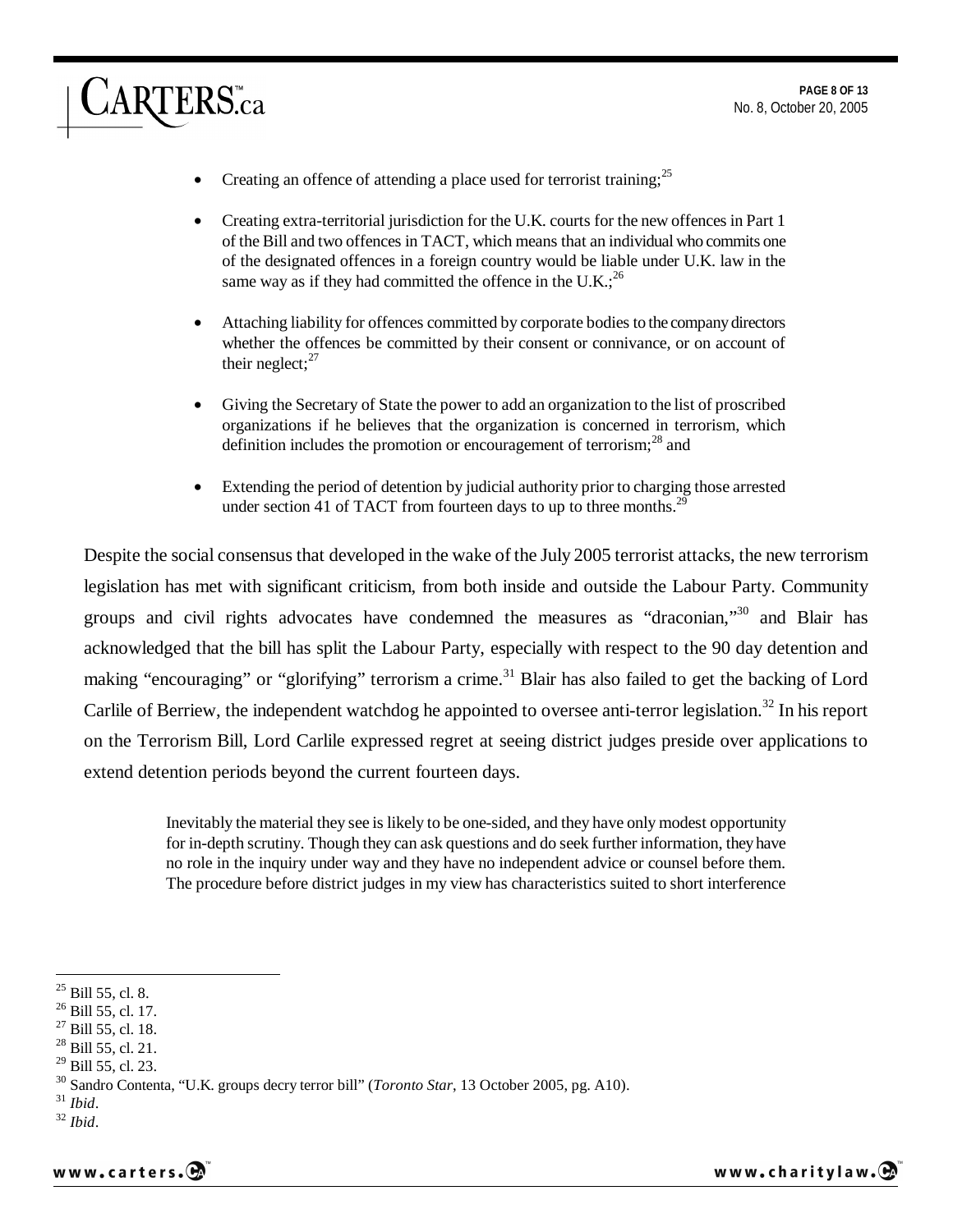with liberty. … A more searching system is required to reflect the seriousness of the State holding someone in high-security custody without charge for as long as three months.<sup>33</sup>

In commenting on the proposals, Human Rights Watch has called them an "outright breach of the U.K.'s human rights obligations," suggesting they are so ill-defined and overly broad that "they risk criminalizing valid forms of dissent and undermining freedom of religion."34 The Law Society has argued that increasing detention powers from fourteen days to three months would be "tantamount to internment."<sup>35</sup>

#### **F. IMPLICATIONS FOR CANADA**

ARTERS.ca

Although federal Justice Minister Irwin Cotler and Public Safety Minister Anne McLellan reassured Canadians in September 2005 that the Liberal government was not planning changes to its anti-terrorism legislation, Cotler has told the Canadian Bar Association that he won't rule out adopting U.K.-style legislation to combat terror.<sup>36</sup> Also, in his appearance before the Special Committee of the Senate on the *Anti-terrorism Act*, Cotler listed the "comparativist principle" as one of the foundational principles underpinning Canadian anti-terrorism law. Cotler said:

> … in determining the justificatory basis for Bill C-36, Parliament had recourse to comparative anti-terrorist legislation in other free and democratic societies, such as the U.K., the U.S., Australia, France, Germany, and the like. The importance of this, and the experience gained from it, was not only to appreciate what other free and democratic societies were doing, but to understand that all other free and democratic societies had enacted or were enacting anti-terrorist legislation; and that the purpose of these enactments – looking at their *travaux préparatoires* – was to protect those societies and allow them to remain free and democratic.<sup>37</sup>

Cotler concluded his comments to the Senate Committee saying that the challenge in developing a comprehensive anti-terrorism law is "not one of balancing the protection of national security with the protection of human rights but one of re-conceptualizing human rights as including national security and vice

<sup>&</sup>lt;sup>33</sup> Lord Carlile of Berriew, "Proposals by Her Majesty's Government for Changes to the Laws Against Terrorism: Report by the Independent Reviewer Lord Carlile of Berriew Q.C." (13 October 2005) available at http://www.tim <sup>34</sup> Human Rights Watch, "U.K.: Proposed Anti-Terrorism Measures Threaten Fundamental Rights," available at http://hrw.org/english/docs/2005/08/10/uk11620 txt.htm.

<sup>&</sup>lt;sup>35</sup> Simon Freeman, "Terror watchdog savages new Bill as 'too extensive'" (*Times Online*, 12 October 2005).<br><sup>36</sup> Steve Mertyl, "Cotler says law review may eye British steps" (*The Globe and Mail*, 16 August 2005).<br><sup>37</sup> I the Special Committee of the Senate on the Anti-terrorism Act" (21 February 2005).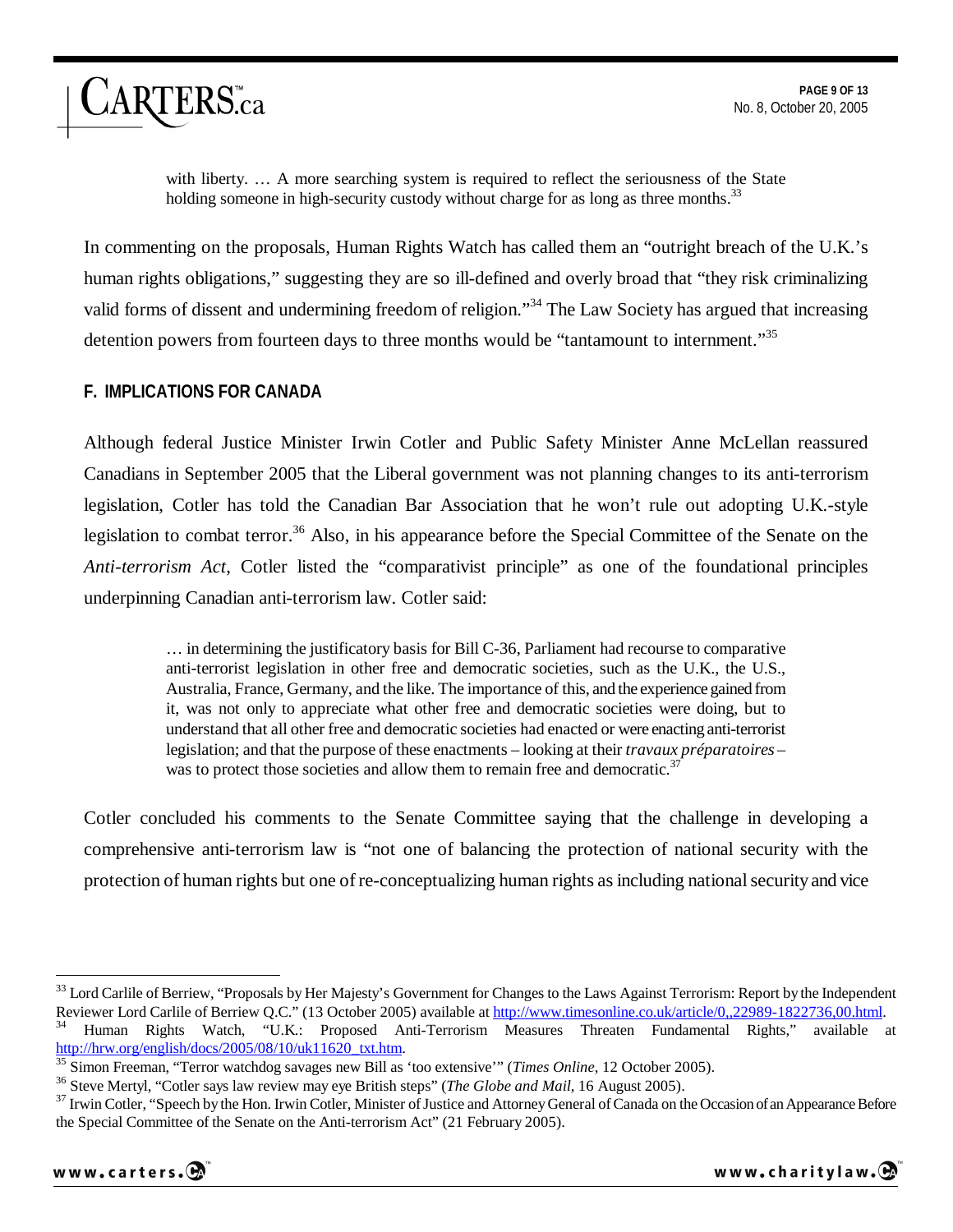### ARTERS.ca

versa. The inquiry is not one of the freedoms that should be surrendered, but of the rights that should be secured. The two are inextricably linked."<sup>38</sup>

It would seem highly unlikely that more restrictive measures are required to enhance Canada's counterterrorism measures. Simply stated, Canada's legislation not only allows the government to meet its obligations under the September 2005 U.N. resolution, but already places the country in the lead internationally in the breadth of its anti-terrorism legislation. In fact, in Canada's haste to respond to the events of September 11, 2001, Parliament has enacted legislation that rightly falls victim to criticism for its overly broad and restrictive measures.<sup>39</sup>

In this regard, there is no need to follow the U.K.'s lead, as Canada's *Anti-terrorism Act* already has provisions that are broad enough to cover the "encouraging" and "disseminating" provisions of U.K.'s Bill 55, all of which were introduced as amendments to Canada's *Criminal Code*. 40 Of particular note are the following offences:

- Section 83.18: Directly or indirectly participating or contributing to any actions that enhance the facilitation of a terrorist activity;
- Section 83.21: Directly or indirectly instructing a person to carry out activities for the benefit of a terrorist group; and
- Section 83.22: Directly or indirectly instructing a person to carry out a terrorist activity.

The assumption underlying these amendments to the *Criminal Code* is that certain offences, specifically terrorism offences, including the threat of or attempt to commit such offences, warrant an extraordinary approach in the methods of investigation, incarceration and punishment due to the very nature of those offences. Whether intended or not, the amendments potentially place innocent individuals and organizations in Canada in peril of being branded terrorists and suffering the concomitant consequences.

Particularly troubling is the facilitation offence in section 83.19. A person who "knowingly facilitates a terrorist activity" is liable to fourteen years imprisonment on conviction. Although the government purports

 $38$  *Ibid.* 

<sup>&</sup>lt;sup>39</sup> For further discussion of Canada's anti-terrorism legislation, please see Terrance S. Carter, "The Impact of Anti-Terrorism Legislation on Charities: The Shadow of the Law" (27 September 2005), available at www.antiterrorismlaw.ca. 40 R.S.C. 1985, c. C-46.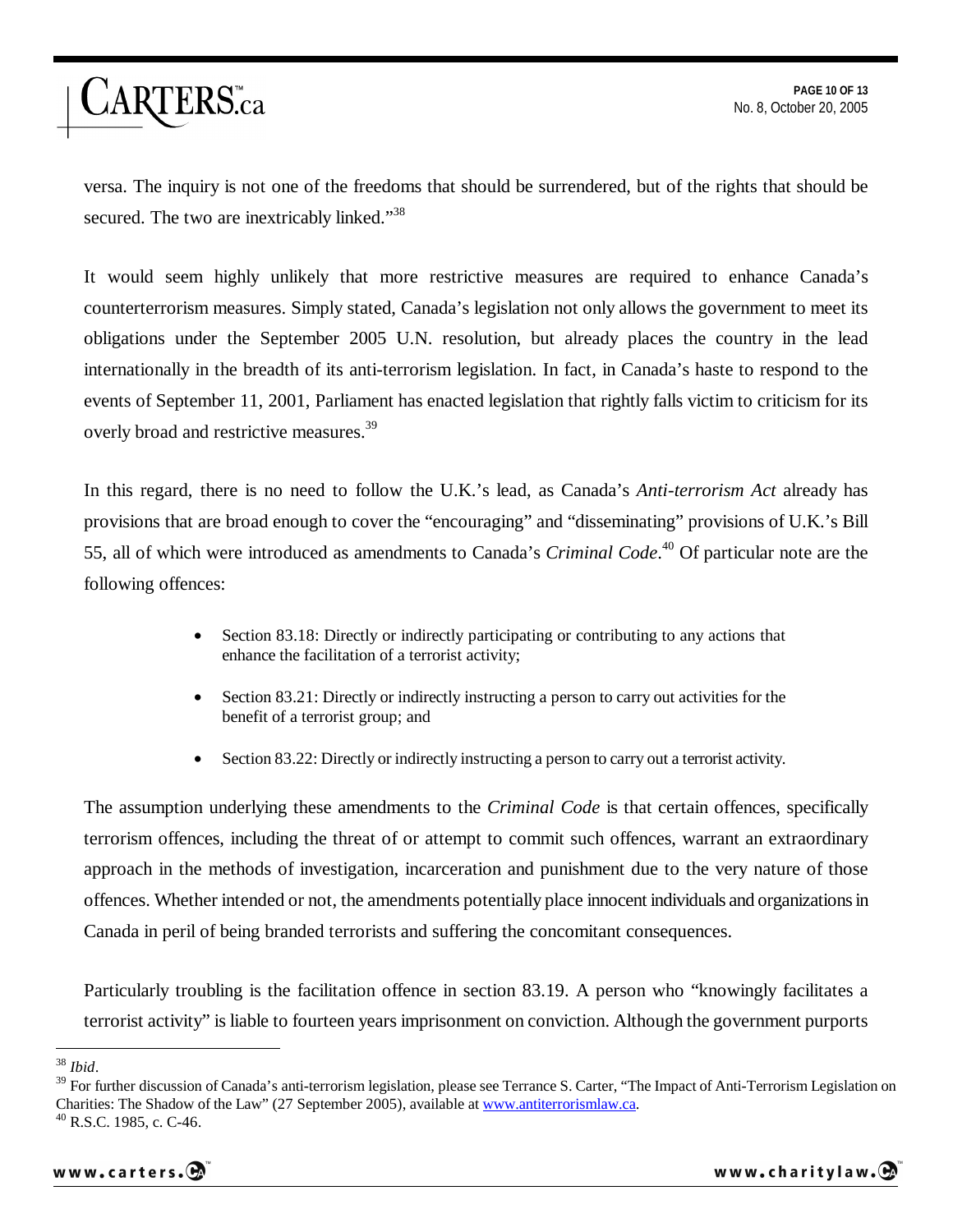to have imported a high level of *mens rea* into the offence – knowingly facilitating – the inclusion of the poorly drafted definition of "facilitation" in subsection (2) has the effect of extending the definition of "terrorist activity" and "terrorist group" to otherwise innocent organizations and people who unwittingly become tarred by association without any culpability or intent to be part of a terrorist activity. Subsection 83.19(2) defines "facilitation" as follows:

For the purposes of this Part, a terrorist activity is facilitated whether or not

- (a) the facilitator knows that a particular terrorist activity is facilitated;
- (b) any particular terrorist activity was foreseen or planned at the time it was facilitated; or
- (c) any terrorist activity was actually carried out.

A plain reading of this subsection implies the *mens rea* element of the offence has been diminished to the point that it verges on a strict liability offence. In her appearance before the House of Commons Standing Committee on Justice and Human Rights, Justice Minister Anne McLellan stated that the purpose for moving the definition of "facilitate" from section 83.01 (the definitions section) to section 83.19 was to respond to criticism that the separation of the definition from the offence was confusing and failed to clearly emphasize that facilitation must be "knowing."<sup>41</sup> Yet, it is precisely the lack of clarity in the legislative drafting that perpetuates the peril in which innocent third parties currently find themselves.

The stated purpose of subsection 83.19(2) is to capture circumstances in which the person is prepared to assist a terrorist group without specifically knowing the specific objective, $42$  yet its wording can be read as nothing more than a qualification of the fault element of subsection 83.19(1).

As Eunice Machado has argued,

ARTERS.ca

Reading the legislation in its best possible light, one can interpret subsection  $(2)(a)$  as emphasizing the word "particular" which would mean that the facilitator need not know which terrorist activity is being assisted. The accused need merely know that they are somehow assisting in a terrorist activity. Similarly, subsection  $(2)(c)$  can be understood to mean that the

<sup>&</sup>lt;sup>41</sup> Anne McLellan, "Notes for the Justice Minister" (Appearance before the House of Commons Standing Committee on Justice and Human Rights – Bill C-36, November 2001). For discussion of the mandated review of Canada's antiterrorism legislation, please see Terrance S. Carter and Sean S. Carter, "The Three Year Review of C-36Anti-terrorism Act: The Ongoing Consequences and Impact for Canadian Charities" in Anti-terrorism and Charity Law Alert No. 7 (21 July 2005), available at www.antiterrorism

<sup>&</sup>lt;sup>42</sup> Richard G. Mosley, "Preventing Terrorism. Bill C-36: The Anti-Terrorism Act 2001" (Paper presented to the Terrorism, Law & Democracy: How is Canada Changing following September 11? Conference, March 2002) 145 at 165. Mr. Mosley is the Assistant Deputy Minister, Criminal Law Policy and Community Justice Branch, Department of Justice Canada.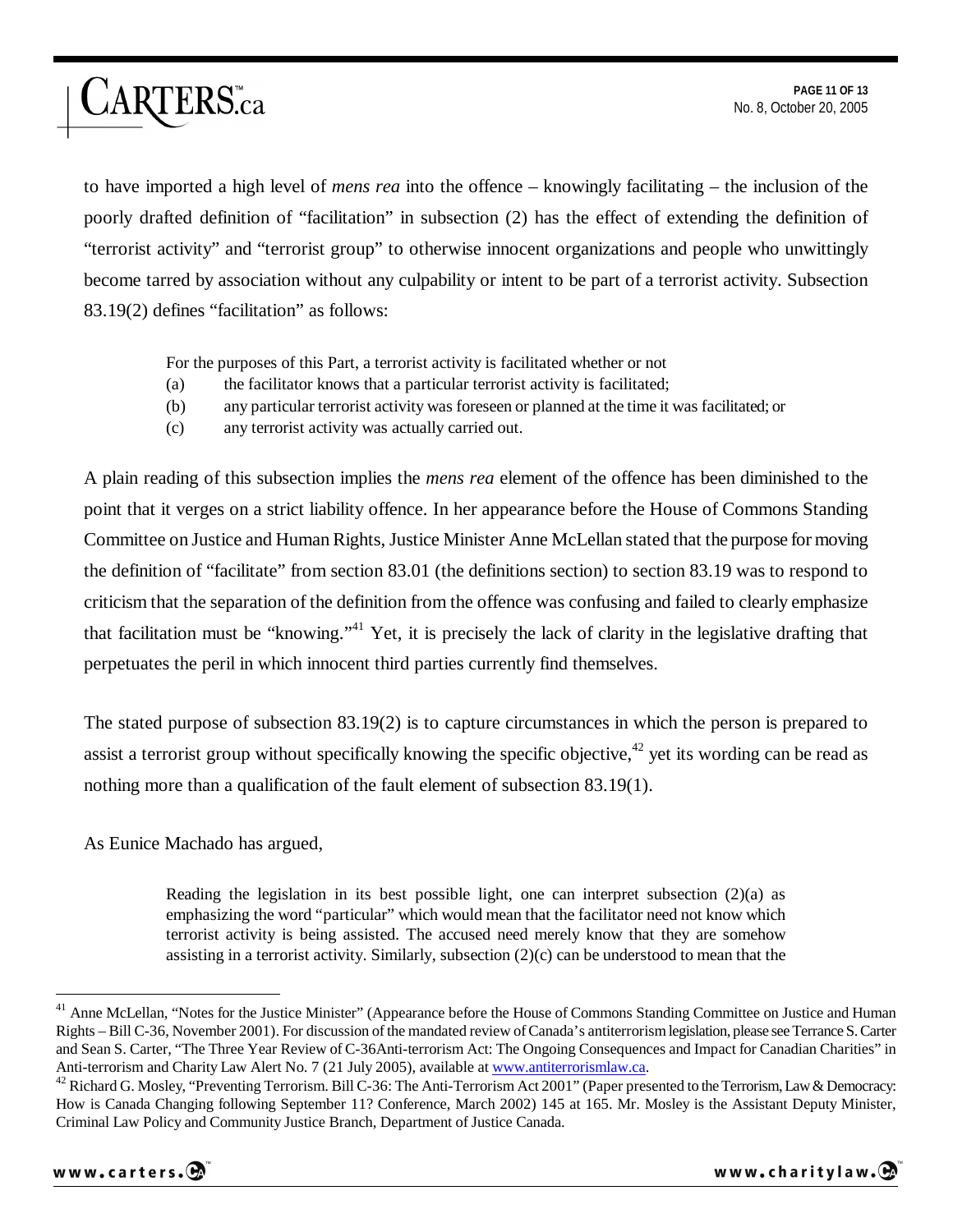act of aiding is itself the offence regardless of the plan's outcome. However, subsection (2)(b) provides a temporal problem for the *mens rea* minimal requirement of "knowledge." How can a person knowingly facilitate a terrorist activity that has not even been foreseen, much less planned? This provision may be meant to catch those who know that they are aiding terrorists without regard for the unlawful acts that the terrorists may potentially commit. However, the *mens rea* requirement is seriously distorted by requiring knowledge of future, possible offences.43

Thus, the broad definition of "facilitation," in subsection 83.19(2), which applies to all *Criminal Code* offences involving "facilitation" of terrorism, has not been moderated at all by any requirement for knowledge or intent referred to in section 83.19(1).

From a practical standpoint, organizations in Canada, whether they be charitable or for profit, could very well become involved unwittingly, in violating the *Criminal Code* in "facilitating" a "terrorist activity" without actually intending to directly or indirectly support any terrorist activity whatsoever and without knowing or even imagining the ramifications of their actions.

Canada is also in the lead in respect of director's liability for the conduct of the corporation.<sup>44</sup> The U.K.'s Bill 55 purports to attach liability for offences committed by corporate organizations to the corporate directors whether the offences are committed by their consent or through negligence.<sup>45</sup> Amendments to Canada's *Criminal Code* in 2003 through Bill C-45 attaches criminal liability on organizations, and their directors, regardless of whether the criminal conduct or act was committed by the directing mind of the corporation. The bill expanded the traditional class of representatives who could subject the corporation to liability to all persons who act on behalf of the organization.

<sup>&</sup>lt;sup>44</sup> See Mervyn F. White, Bruce W. Long & Shen Goh, "Bill C-45 and its Effect on Criminal Liability and Insurance Coverage for Charities" in *Charity Law Bulletin No. 35* (30 January 2004), available www.charitylaw.ca. See also, Mervyn F. White, "Update on Bill C-45: Criminal Liability for Workplace Negligence Now in Force" in *Charity Law Bulletin No. 72* (20 July 2005), available at www.charitylaw.ca. 45 *Supra* note 27.



ARTERS.ca



 $^{43}$  Eunice Machado, "A Note on the Terrorism Financing Offences" (2002) 60 U.T. Fac. L. Rev. 103 at 105.